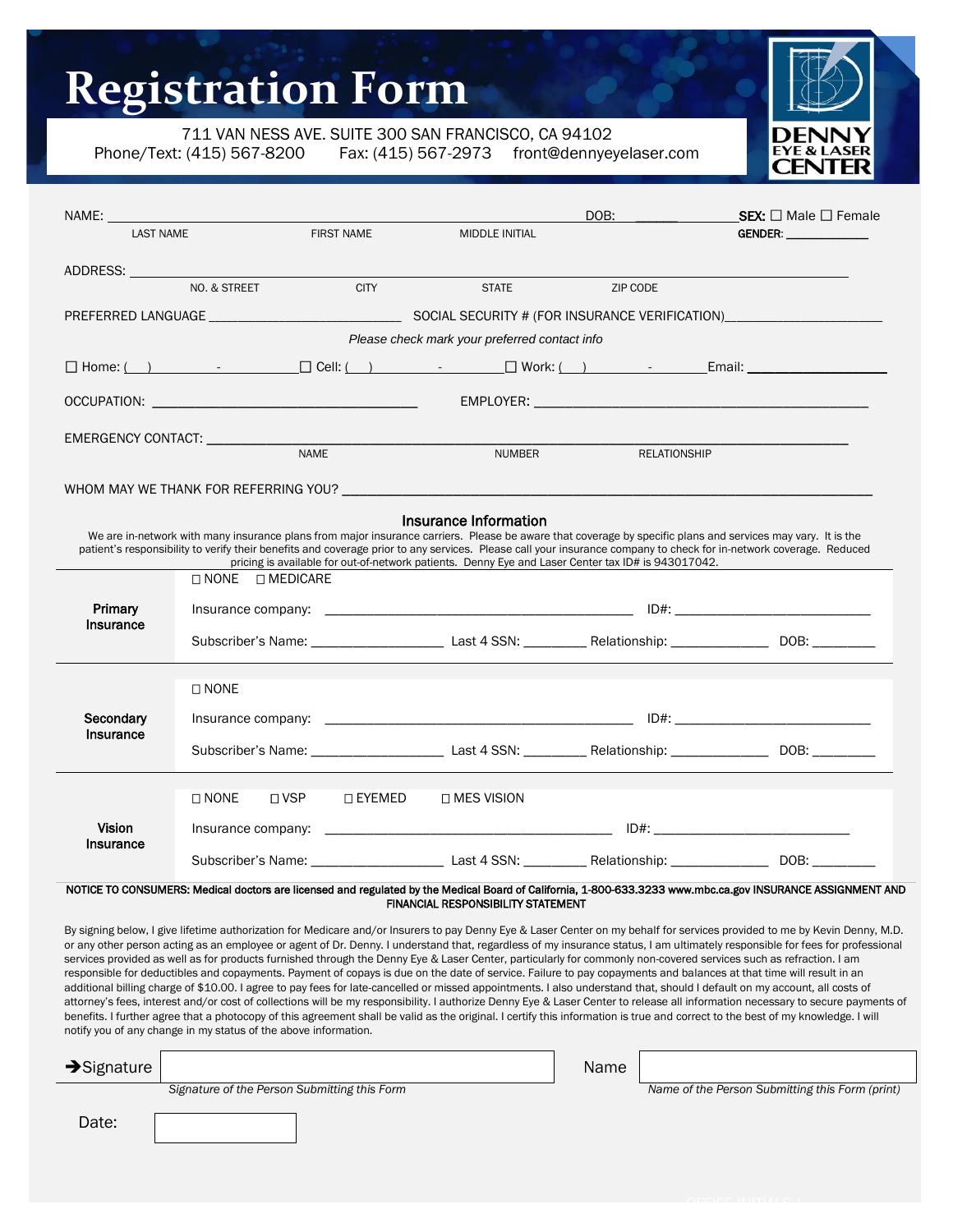# **Medical History**

711 VAN NESS AVE. SUITE 300 SAN FRANCISCO, CA 94102

Phone/Text: (415) 567-8200 Fax: (415) 567-2973 front@dennyeyelaser.com



|                                                                              |                  |                                                                                        | DOB: the contract of the contract of the contract of the contract of the contract of the contract of the contract of the contract of the contract of the contract of the contract of the contract of the contract of the contr |
|------------------------------------------------------------------------------|------------------|----------------------------------------------------------------------------------------|--------------------------------------------------------------------------------------------------------------------------------------------------------------------------------------------------------------------------------|
|                                                                              |                  |                                                                                        |                                                                                                                                                                                                                                |
|                                                                              |                  |                                                                                        |                                                                                                                                                                                                                                |
| <b>GENERAL HEALTH</b> Please mark all areas of concern regarding your health |                  |                                                                                        |                                                                                                                                                                                                                                |
| $\Box$ Diabetes                                                              | $\Box$ Arthritis | $\Box$ Asthma                                                                          | $\Box$ Hypertension<br>□ High cholesterol<br>$\Box$ HIV / AIDS                                                                                                                                                                 |
| □ Stroke □ Thyroid /<br>When?_______ disease                                 |                  | □ Thyroid / Graves □ Weight □ Heart attack<br>disease       loss/fevers    When? _____ | □ Cancer<br>□ Benign Prostate<br>When? $\frac{1}{\sqrt{1-\frac{1}{2}}}\left\vert \frac{1}{\sqrt{1-\frac{1}{2}}}\right\vert$<br>Hyperplasia<br>$year$ <sub>_________</sub><br>(BPH)                                             |
| D NONE                                                                       |                  |                                                                                        |                                                                                                                                                                                                                                |
| <b>EYE HISTORY</b> Please mark all that apply                                |                  |                                                                                        |                                                                                                                                                                                                                                |
| $\Box$ Cataract                                                              | ■ Glaucoma       | $\Box$ Eye trauma                                                                      | $\Box$ Strabismus<br>$\Box$ Amblyopia (lazy eye)                                                                                                                                                                               |
| $\Box$ Macular degeneration                                                  |                  | $\Box$ Retinal detachment                                                              | $\Box$ Dry eye                                                                                                                                                                                                                 |
| □ NONE                                                                       |                  | $\Box$ Eye surgery                                                                     |                                                                                                                                                                                                                                |
| <b>FAMILY EYE HISTORY</b> Please mark all that apply                         |                  |                                                                                        |                                                                                                                                                                                                                                |
| $\Box$ NONE                                                                  | $\Box$ Glaucoma  | $\Box$ Dry eye                                                                         | $\Box$ Strabismus $\Box$ Retinal detachment                                                                                                                                                                                    |
| $\Box$ Macular degeneration<br>$Who?$ _______________________                |                  | $\Box$ Eye surgery<br>When? _________                                                  |                                                                                                                                                                                                                                |
| What percent of the time do you wear?                                        |                  | Glasses                                                                                | $\Box$ 50%<br>$\Box$ __________%<br>$\Box$ Never<br>$\Box$ 100%                                                                                                                                                                |
|                                                                              |                  | Contact lenses                                                                         | $\Box$ Never<br>□ 100%<br>$\Box$ 50%<br>$\Box$ _____________%                                                                                                                                                                  |
| Smoking/Tobacco                                                              | $\Box$ Never     |                                                                                        | □ Current Some Smoker<br>□ Current Every Day Smoker<br>$\Box$ Former                                                                                                                                                           |
| Alcohol/Drinking                                                             | $\Box$ None      | □ Occasional/Social                                                                    | $\Box$ 1-2 Drinks / day<br>$\Box$ 3-4 Drinks / day                                                                                                                                                                             |
| Have you fallen in the<br>last year?                                         | $\Box$ No        | $\Box$ Yes                                                                             |                                                                                                                                                                                                                                |
| Substance Abuse                                                              | $\Box$ None      | $\Box$ IVDA                                                                            | $\Box$ Cocaine<br>$\Box$ Heroin<br>$\Box$ Amphetamines<br>$\Box$ Marijuana                                                                                                                                                     |
| Pregnancy                                                                    | $\Box$ No        | □ Breast-<br>feeding                                                                   | How many weeks/months?<br>□ Yes, pregnant                                                                                                                                                                                      |
| PHARMACY Name:                                                               |                  | Address:                                                                               | Phone Number:                                                                                                                                                                                                                  |
|                                                                              | $\Box$           |                                                                                        | Separate list provided please email to front@dennyeyelaser.com                                                                                                                                                                 |

| <b>MEDICATIONS</b> |   |             |   |            |         |       |  |
|--------------------|---|-------------|---|------------|---------|-------|--|
| <b>ALLERGIES</b>   | 一 | <b>NONE</b> | _ | Penicillin | Codeine | Sulfa |  |
|                    |   | OTHER:      |   |            |         |       |  |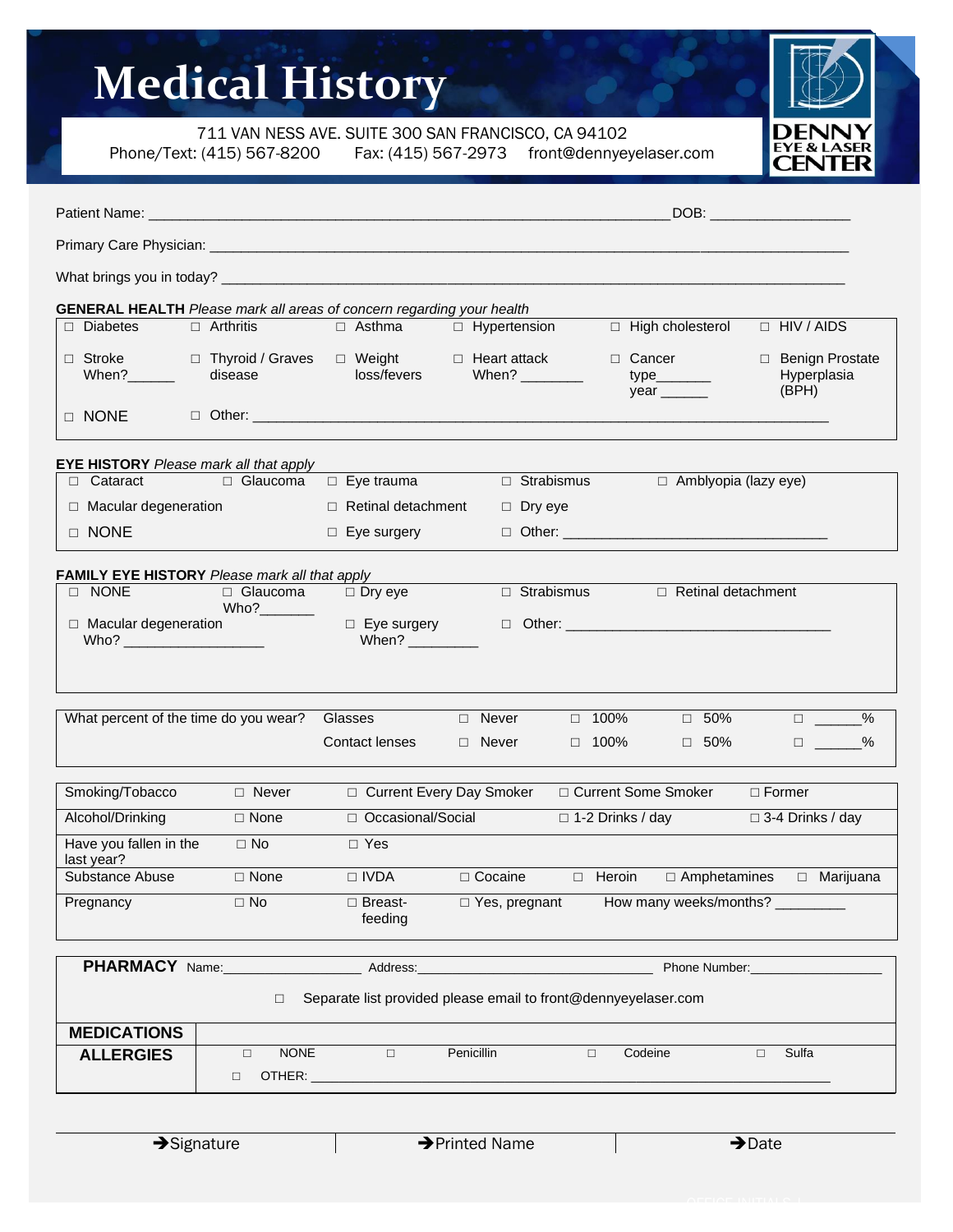### **Notice of Financial Interests & Financial Responsibility**



Denny Eye and Laser Center is committed to providing you the best medical care. We also want you to receive your maximum allowable insurance benefits. To meet both goals, we need your partnership and clear understanding of the following:

### LATE ARRIVALS / MISSED APPOINTMENTS

- **48 HOUR CANCELLATION NOTICE.** We set aside physician time to see each patient. We ask that you notify or office within 48 hours if you need to cancel or reschedule, if not, it will be subject to a \$75 fee.
- If you are more than 15 minutes late to your appointment time, we will try our best to fit your visit into the clinic schedule; however, there may be extra waiting time as we will try our best to accommodate any tardiness. We cannot guarantee that we will have sufficient time to complete your examination if you are late, we would be glad to reschedule your visit if you prefer.

### **INSURANCE**

- **REFRACTION** is one of the most important parts of your eye exam. This is how we determine whether or not your vision can be improved with glasses. Medicare and most medical insurance plans consider refraction a "vision" service and not a "medical" service. Our fee for refraction is \$100, at it is our office policy to collect this fee on the date of service in addition to any copayments your plan may require. Please let our office know if you have a vision coverage plan, if so, the refraction fee is included in your vision plan.
- Your insurance coverage of benefits and network eligibility is a contract between you and your insurer. We are not a party to that contract. Not all services are covered by all insurance plans. Covered benefits is not to be confused with the doctor's determination of which services are medically necessary or appropriate, so the doctor may need to perform non-covered services in order to care for you.
- It is your patient responsibility to call and verify network eligibility well in advance of your appointment. This can be done by calling your insurance and provide them Denny Eye and Laser Center's TAX ID: 943017042. Specifically ask if you have "routine eye examination" and "refraction/vision optometry" services as part of your covered benefits and if any exclusions apply. It is your best interest to know and understand your benefits, copays and deductibles before seeking services.
- Refraction is not a covered service under Medicare and most commercial insurances, this fee is \$100. Please notify our office if you have vision insurance (VSP, EyeMed, MES). Refraction is one of the most important parts of your eye examination – this is how we determine whether or not your vision can be improved with eyeglasses. Although it can be essential information, most medical insurance plans consider refractions as a "vision" service and not a medical.

#### **COPAYMENTS**

• Our doctors have a medical care relationship with you, separate from any contractual agreements with insurance companies. Because you are the recipient of services, all charges are your responsibility as of the date the service was provided. If you have insurance coverage, we are required to collect your co-payment on the date of service. *If you would like to us to bill you for this co-payment, there will be an administrative charge of \$10*. We will bill your insurance for services only if you have supplied us with current, complete and verifiable information prior to your exam. It is important to bring your current insurance card to every appointment and you must notify our office if there are any changes or if you have been issued a new insurance card.

#### FORMS / COURTESY SERVICE FEES

- \$35 Letters and forms for employers, airlines, athletic clubs and missed school.
- \$35 DMV form completion
- \$80 DMV form completion with visual field testing

\$30 – Copies of records to you or another provider (unless we are referring you), or for disability or other legal claims.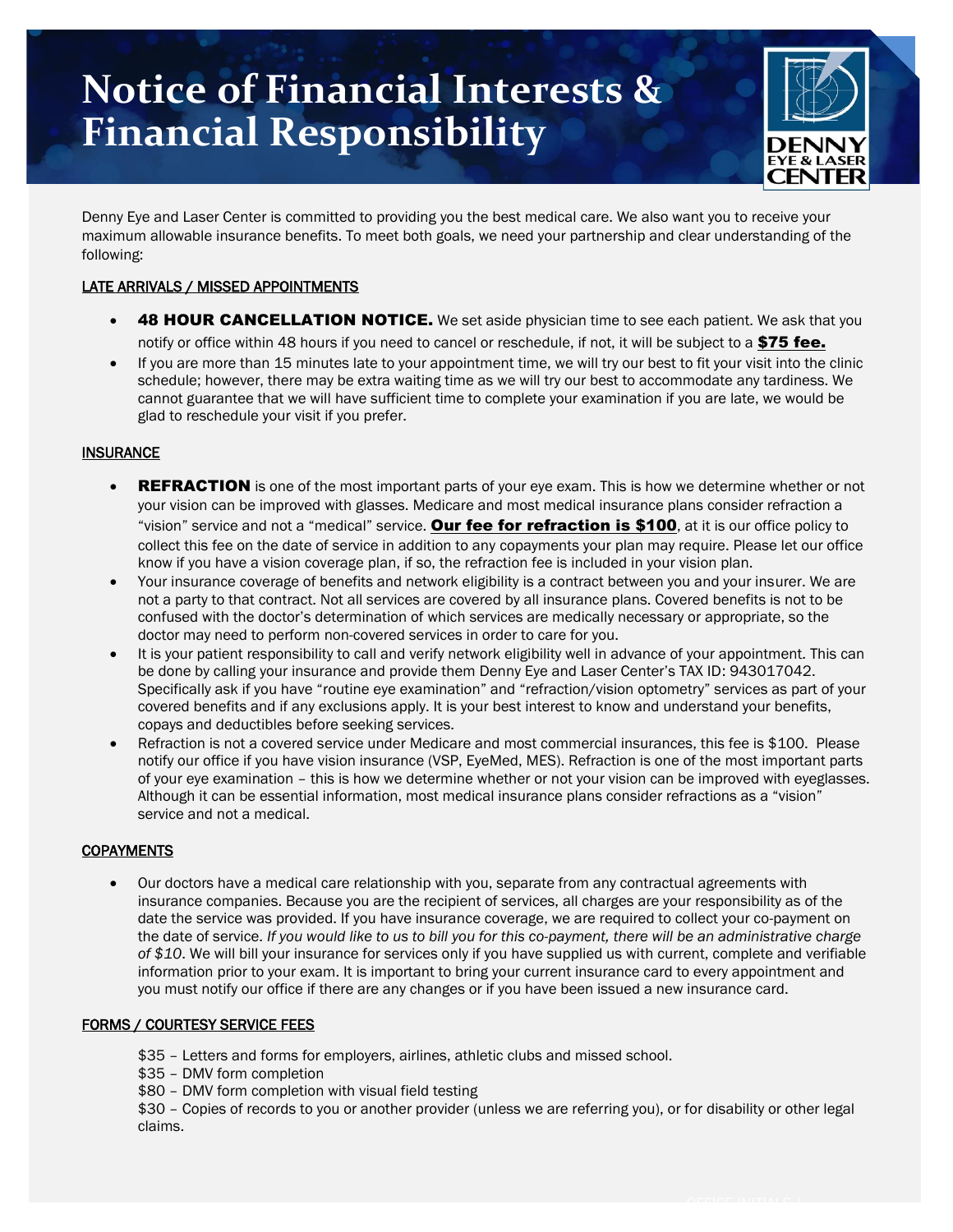

#### CONTACT LENSES

If you wear contact lenses, some or all of these services may not be covered by your insurance company. Contact lens services consist of the contact lens fittings, consultations, prescriptions and lens replacements. Details for fees and services are available on our Contact Lens Services sheet which is available at the front desk.

|                                                                               | <b>RENEWAL</b> | NEW or REFIT |  |  |  |
|-------------------------------------------------------------------------------|----------------|--------------|--|--|--|
| <b>Soft Spherical Contacts</b>                                                | \$95           | \$95         |  |  |  |
| Soft Astigmatism (Toric)                                                      | \$125          | \$150        |  |  |  |
| Soft Multifocal / Monovision                                                  | \$150          | \$300        |  |  |  |
| <b>RGP Spherical</b>                                                          | \$200          | \$300        |  |  |  |
| RGP Bitoric / Multifocal                                                      | \$200          | \$400        |  |  |  |
| <b>RGP Keratoconus Cone Fit</b>                                               | \$300          | \$500        |  |  |  |
| <b>Scleral Fit</b>                                                            | \$500          | \$1500       |  |  |  |
| <b>Additional Services</b>                                                    |                |              |  |  |  |
| ** Exam fees include up to 3 contact lens follow-ups                          |                |              |  |  |  |
| Follow-up visits after the initial 3                                          | \$60           |              |  |  |  |
| Training (Insertion & Removal) includes 3 sessions                            | \$80           |              |  |  |  |
| ** not covered by insurance, requires additional 30 minutes after examination |                |              |  |  |  |
| Additional training after 3 sessions                                          | \$30           |              |  |  |  |

#### UNDERSTANDING AND AGREEMENT

This is my direct assignment of payment as defined in the rights and benefits of my insurance policy, where I assign and instruct direct payment to Denny Eye & Laser Center, or to an individual physician member, the professional or medical expense benefits allowable and otherwise payable to me under my current insurance policy as payment toward the total charges of the professional medical care provided to me. The payment will not exceed my indebtedness to the above-mentioned assignee, and I have agreed to pay, in a prompt manner, any balance of said professional charges over and above insurance payment, as due. A photocopy of this assignment shall be considered as effective and valid as the original. I authorize release of any information required of my insurance to process a specific claim. I acknowledge by my signature below, I authorize Denny Eye and Laser Center to bill my insurance for charges incurred for my exam(s) and procedure(s). I also understand the payment policies of Denny Eye and Laser Center and that I'm financially responsible for all charges incurred regardless of insurance coverage. If the amount due is not paid, I agree to bear any late fees, collection costs, court cost, and legal fees which may occur. I have read the financial policy and completed the "Patient Registration" and "Patient History" forms. I certify that this information is true and correct, to the best of my knowledge, and will notify you of any changes. I acknowledge that I have received a copy of this Notice of Financial Interest and Your Financial Responsibility document.

**→**Signature

*Signature of the Person Submitting this Form*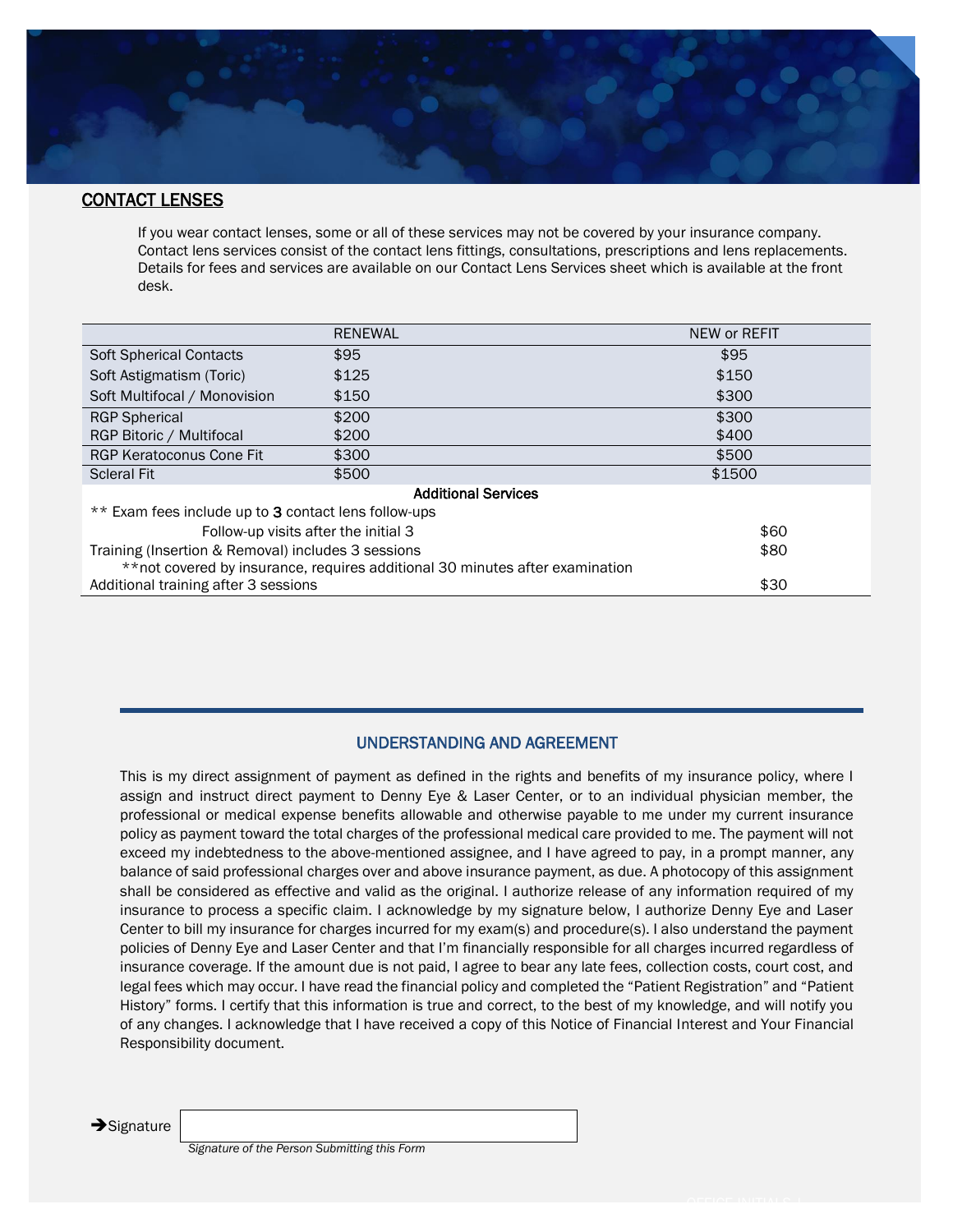# **Notice of Privacy Practices**



 $\mathcal{L} = \mathcal{L} \times \mathcal{L} = \mathcal{L} \times \mathcal{L} = \mathcal{L} \times \mathcal{L}$ 

**PATIENT COPY**

As ever, our practice is dedicated to providing the highest quality medical care, which includes treating all patients with respect for their privacy. This notice describes how medical information about you may be used and disclosed and how you can get access to your medical information, as required by the Privacy Regulations created by the passage of the Health Insurance Portability and Accountability Act (HIPPA) of 1996. Please review this information carefully.

#### COLLECTION, USE AND DISCLOSURE OF YOUR MEDICAL INFORMATION

In the course of providing you with evaluation, treatment, and other services, this practice collects information about you and your health. This information is stored in paper and computer records, and constitutes your medical record. The medical record we create is the property of this practice, but the information it contains belongs to you. The law permits us to use or disclose your health information for the following purposes:

**TREATMENT** We use and disclose medical information about you to provide your medical care. We may disclose your name and diagnosis to employees of other locations where we may provide services, such as a hospital where Dr. Denny may perform surgery for you. We may share your medical information with other physicians or individuals who offer services that you seek and we do not provide, such as eye photography or pharmacy dispensing. We may also disclose information, under limited circumstances, to members of your family or others who can help you obtain treatment, make medical decisions, or maintain treatment regimens.

PAYMENT We use and disclose medical information about you to obtain payment for services provided to you. For example, we give your health insurer the information they require in order for them to pay us for services we provide you.

HEALTH CARE OPERATIONS We may use and disclose medical information about you to operate this medical practice, for example:

- reviewing and improving the quality of care we provide, evaluating and training of our staff
- obtaining authorizations or referrals through your insurer
- complying with medical reviews, certification, licensing or credentialing, legal services or audits
- submitting bills electronically
- leaving messages to remind you of your appointments

REQUIRED BY LAWWe will disclose your health information when we are required to do so bylaw:

- to public health authorities or health oversight agencies authorized to collect such information
- when necessary to reduce a serious threat to health and safety
- to report suspected abuse, neglect, domestic violence or other suspected crimes
- as required by judicial or administrative proceedings
- as required by law enforcement officials, federal, military, or national security regulations
- to coroners or organizations involved in organ or tissue donation as necessary

#### YOUR RIGHTS REGARDING YOUR HEALTH INFORMATION

For uses that are not required by law, or for treatment, payment, or health care operations, we will require your written authorization to release information. You may revoke your prior authorization in writing to our practice at any time.

You can request that our practice communicate with you in a certain manner or location (for example, only call you at home, not at work).